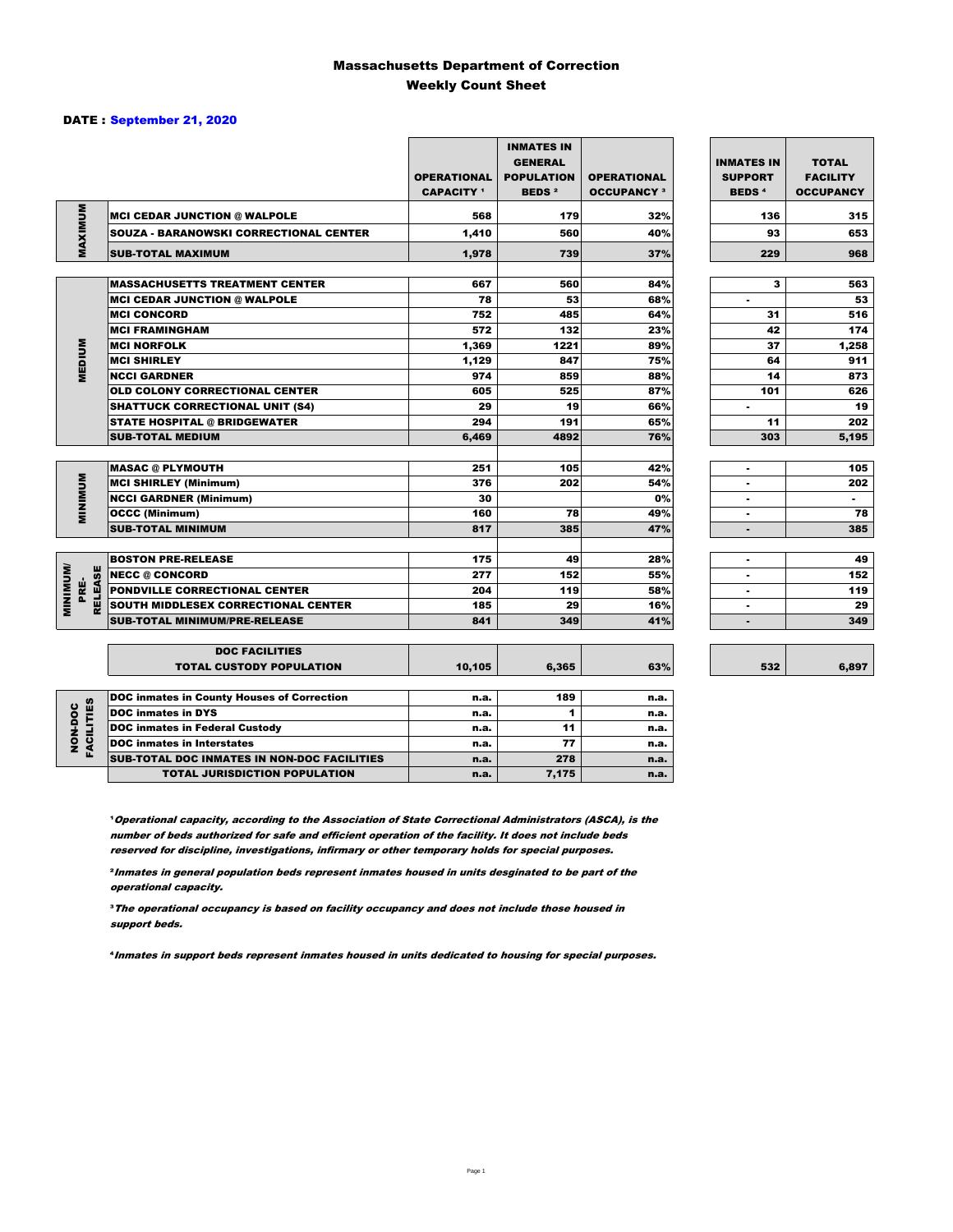### Massachusetts Department of Correction Weekly Count Sheet

| <b>CORRECTIONAL FACILITIES</b>      | <b>TREATMENT</b> | <b>FACILITY</b>  |
|-------------------------------------|------------------|------------------|
| <b>HOSPITAL MISSION</b>             | <b>BEDS</b>      | <b>OCCUPANCY</b> |
| <b>ISHATTUCK CORRECTIONAL UNIT</b>  | 29               | 19               |
| <b>STATE HOSPITAL @ BRIDGEWATER</b> | 372              | 191              |
| <b>TOTAL</b>                        | 401              | 210              |

| <b>DOC INMATES IN COUNTY FACILITIES</b>                        | <b>FACILITY</b>  |
|----------------------------------------------------------------|------------------|
|                                                                | <b>OCCUPANCY</b> |
| <b>BARNSTABLE COUNTY</b>                                       |                  |
| <b>BERKSHIRE COUNTY</b>                                        | $\mathbf{2}$     |
| <b>BRISTOL COUNTY</b>                                          |                  |
| <b>DUKES COUNTY</b>                                            |                  |
| <b>ESSEX COUNTY</b>                                            | 1                |
| <b>FRANKLIN COUNTY</b>                                         | 11               |
| <b>HAMPDEN COUNTY*</b>                                         | 142              |
| <b>HAMPSHIRE COUNTY</b>                                        | 7                |
| <b>MIDDLESEX COUNTY</b>                                        | ٠                |
| <b>NORFOLK COUNTY</b>                                          |                  |
| <b>PLYMOUTH COUNTY</b>                                         | 25               |
| <b>SUFFOLK COUNTY</b>                                          | 1                |
| <b>WORCESTER COUNTY</b>                                        | ۰                |
| <b>TOTAL</b>                                                   | 189              |
| *Note* Hampden County has 89 Section 35 inmates (Stoney Brook) |                  |
| <b>DOC INMATES IN OTHER FACILITIES</b>                         | <b>FACILITY</b>  |
|                                                                | <b>OCCUPANCY</b> |
| <b>FEDERAL BUREAU OF PRISONS</b>                               | 11               |
| <b>DYS</b>                                                     | 1                |
| <b>INTERSTATES</b>                                             | 77               |
| TOTAL                                                          | 89               |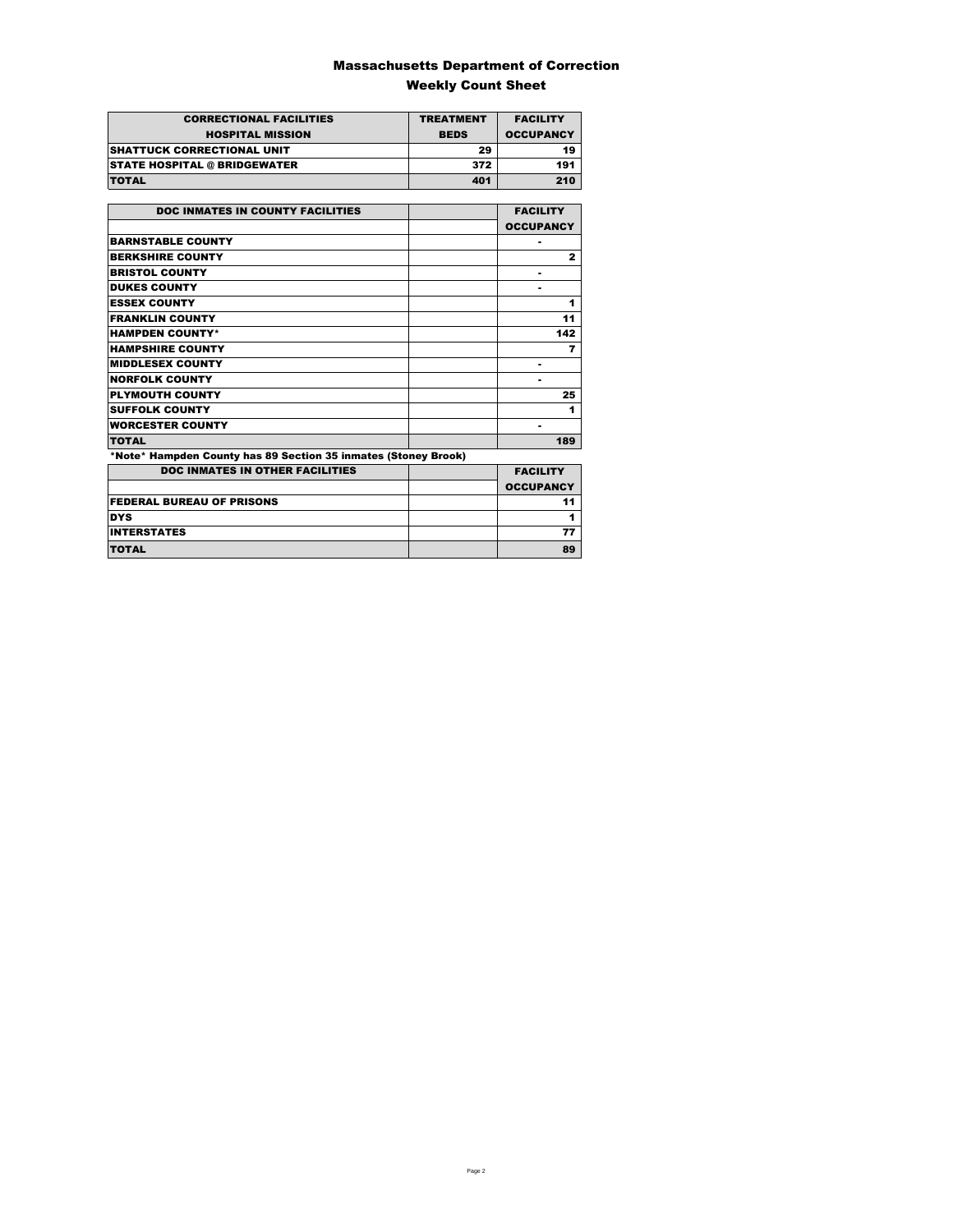#### **09/21/20**

| <b>COUNTY</b>                        | <b>SECURITY LEVEL</b>                 |                                  |                                 |                              |                                  |                                |                                  |                             |                                     |                      | <b>TOTAL</b>                  |                                              |
|--------------------------------------|---------------------------------------|----------------------------------|---------------------------------|------------------------------|----------------------------------|--------------------------------|----------------------------------|-----------------------------|-------------------------------------|----------------------|-------------------------------|----------------------------------------------|
| <b>BARNSTABLE</b>                    | <b>TYPE</b>                           | <b>MAXIMUM</b>                   |                                 | <b>MEDIUM</b>                |                                  |                                | <b>MINIMUM</b>                   |                             | <b>PRE-RELEASE</b>                  |                      | <b>TOTAL</b>                  |                                              |
|                                      |                                       | <b>MALE</b>                      | <b>FEMALE</b>                   | <b>MALE</b>                  | <b>FEMALE</b>                    | <b>MALE</b>                    | <b>FEMALE</b>                    | <b>MALE</b>                 | <b>FEMALE</b>                       | <b>MALE</b>          | <b>FEMALE</b>                 | <b>FACILITY</b>                              |
|                                      | <b>COUNTY</b>                         | $\mathbf 0$                      | $\mathbf{0}$                    | 67                           | 5                                | $\mathbf 0$                    | 0                                | $\mathbf{0}$                | $\mathbf{0}$                        | 67                   | 5                             | 72                                           |
| <b>HOUSE OF</b>                      | <b>STATE</b>                          | $\overline{0}$                   | $\mathbf 0$                     | 0                            | $\overline{0}$                   | $\mathbf 0$                    | $\overline{0}$                   | $\mathbf{0}$                | $\overline{0}$                      | $\mathbf 0$          | 0                             | $\mathbf 0$                                  |
| <b>CORRECTION</b>                    | FEDERAL                               | $\mathbf 0$                      | $\mathbf 0$                     | 0                            | 0                                | $\mathbf{0}$                   | $\mathbf 0$                      | $\mathbf 0$                 | $\overline{0}$                      | $\mathbf 0$          | 0                             | $\mathbf 0$                                  |
|                                      | <b>TOTAL</b>                          | $\mathbf 0$<br>$\mathbf 0$       | $\mathbf{0}$<br>$\mathbf{0}$    | 67<br>100                    | 5<br>$\overline{7}$              | $\overline{0}$<br>$\mathbf 0$  | $\mathbf 0$<br>$\mathbf 0$       | $\mathbf{0}$<br>$\mathbf 0$ | $\mathbf 0$<br>$\overline{0}$       | 67<br>100            | 5                             | 72<br>107                                    |
| JAIL                                 | <b>COUNTY</b><br><b>OTHER COUNTY</b>  | $\mathbf 0$                      | $\mathbf 0$                     | 0                            | 0                                | $\mathbf{0}$                   | $\overline{0}$                   | $\mathbf 0$                 | $\overline{0}$                      | $\mathbf 0$          | 7<br>$\pmb{0}$                | $\mathbf 0$                                  |
|                                      | <b>FEDERAL</b>                        | $\mathbf 0$                      | $\mathbf{0}$                    | 0                            | $\Omega$                         | $\Omega$                       | $\mathbf 0$                      | $\Omega$                    | $\overline{0}$                      | $\mathbf 0$          | 0                             | $\mathbf 0$                                  |
|                                      | <b>TOTAL</b>                          | $\overline{0}$                   | $\mathbf{0}$                    | 100                          |                                  | $\Omega$                       | $\overline{0}$                   | $\Omega$                    | $\overline{0}$                      | 100                  |                               | 107                                          |
|                                      | <b>FACILITY TOTAL</b>                 | 0                                | 0                               | 167                          | 12                               | $\mathbf{0}$                   | 0                                | 0                           | 0                                   | 167                  | 12                            | 179                                          |
|                                      |                                       |                                  |                                 |                              |                                  |                                |                                  |                             |                                     |                      |                               |                                              |
| <b>BERKSHIRE</b>                     | <b>TYPE</b>                           | <b>MALE</b>                      | <b>MAXIMUM</b><br><b>FEMALE</b> | <b>MEDIUM</b><br><b>MALE</b> | <b>FEMALE</b>                    | <b>MALE</b>                    | <b>MINIMUM</b><br><b>FEMALE</b>  | <b>MALE</b>                 | <b>PRE-RELEASE</b><br><b>FEMALE</b> | <b>MALE</b>          | <b>TOTAL</b><br><b>FEMALE</b> | <b>FACILITY</b>                              |
|                                      | <b>COUNTY</b>                         | $\mathbf{0}$                     | $\mathbf 0$                     | 45                           | 0                                | $\mathbf{0}$                   | $\mathbf 0$                      | $\mathbf{0}$                | $\mathbf 0$                         | 45                   | 0                             | 45                                           |
| <b>HOUSE OF</b>                      | <b>STATE</b>                          | 0                                | $\mathbf{0}$                    | 3                            | $\mathbf 0$                      | $\mathbf{0}$                   | $\mathbf 0$                      | $\mathbf{0}$                | $\mathbf{0}$                        | 3                    | 0                             | 3                                            |
| <b>CORRECTION</b>                    | <b>FEDERAL</b>                        | $\mathbf 0$                      | $\mathbf 0$                     | 0                            | $\overline{0}$                   | $\mathbf{0}$                   | $\overline{0}$                   | $\mathbf{0}$                | $\mathbf 0$                         | $\mathbf 0$          | 0                             | $\mathbf 0$                                  |
|                                      | <b>TOTAL</b>                          | $\overline{0}$                   | $\mathbf{0}$                    | 48                           | $\overline{0}$                   | $\overline{0}$                 | $\overline{0}$                   | $\mathbf{0}$                | $\overline{0}$                      | 48                   | $\overline{0}$                | 48                                           |
|                                      | <b>COUNTY</b>                         | $\overline{0}$<br>0              | $\mathbf 0$<br>$\mathbf{0}$     | 97<br>0                      | $\mathbf 0$<br>$\overline{0}$    | $\overline{0}$<br>$\mathbf{0}$ | $\overline{0}$<br>$\overline{0}$ | $\overline{0}$<br>$\Omega$  | $\overline{0}$<br>$\mathbf{0}$      | 97<br>$\mathbf 0$    | $\mathbf{0}$<br>$\mathbf{0}$  | 97<br>$\mathbf 0$                            |
| <b>JAIL</b>                          | <b>OTHER COUNTY</b><br><b>FEDERAL</b> | $\mathbf 0$                      | $\mathbf{0}$                    | 0                            | $\overline{0}$                   | $\mathbf{0}$                   | $\overline{0}$                   | $\mathbf 0$                 | $\overline{0}$                      | $\mathbf 0$          | $\mathbf{0}$                  | $\mathbf 0$                                  |
|                                      | <b>TOTAL</b>                          | $\mathbf 0$                      | $\mathbf{0}$                    | 97                           | $\overline{0}$                   | $\mathbf{0}$                   | $\mathbf 0$                      | $\mathbf{0}$                | $\mathbf 0$                         | 97                   | $\overline{0}$                | 97                                           |
|                                      | <b>FACILITY TOTAL</b>                 | 0                                | $\mathbf{0}$                    | 145                          | 0                                | 0                              | $\bf{0}$                         | 0                           | 0                                   | 145                  | 0                             | 145                                          |
|                                      |                                       |                                  |                                 |                              |                                  |                                |                                  |                             |                                     |                      |                               |                                              |
| <b>BRISTOL</b><br><b>Ash Street</b>  | <b>TYPE</b>                           | <b>MAXIMUM</b><br><b>MALE</b>    | <b>FEMALE</b>                   | <b>MEDIUM</b><br><b>MALE</b> | <b>FEMALE</b>                    | <b>MALE</b>                    | <b>MINIMUM</b><br><b>FEMALE</b>  | <b>MALE</b>                 | <b>PRE-RELEASE</b><br><b>FEMALE</b> | <b>MALE</b>          | <b>TOTAL</b><br><b>FEMALE</b> | <b>FACILITY</b>                              |
|                                      | <b>COUNTY</b>                         | 0                                | $\mathbf{0}$                    | 17                           | $\mathbf 0$                      | $\mathbf 0$                    | 0                                | $\mathbf{0}$                | $\mathbf{0}$                        | 17                   | 0                             | 17                                           |
| <b>HOUSE OF</b>                      | <b>STATE</b>                          | $\mathbf{0}$                     | $\mathbf{0}$                    | 0                            | $\mathbf 0$                      | $\mathbf{0}$                   | $\mathbf{0}$                     | $\mathbf{0}$                | $\mathbf{0}$                        | 0                    | 0                             | 0                                            |
| <b>CORRECTION</b>                    | <b>FEDERAL</b>                        | $\mathbf{0}$                     | $\mathbf{0}$                    | 0                            | $\mathbf{0}$                     | $\mathbf{0}$                   | $\overline{0}$                   | $\mathbf{0}$                | $\overline{0}$                      | $\mathbf 0$          | 0                             | $\mathbf 0$                                  |
|                                      | <b>TOTAL</b>                          | $\overline{0}$                   | $\overline{0}$                  | 17                           | $\overline{0}$                   | $\mathbf 0$                    | $\overline{0}$                   | $\mathbf{0}$                | $\overline{0}$                      | 17                   | $\overline{0}$                | 17                                           |
|                                      | <b>COUNTY</b>                         | $\overline{0}$                   | $\overline{0}$                  | 88                           | $\overline{0}$                   | $\mathbf 0$                    | $\overline{0}$                   | $\overline{0}$              | $\overline{0}$                      | 88                   | $\overline{0}$                | 88                                           |
| JAIL                                 | <b>OTHER COUNTY</b>                   | $\mathbf 0$                      | $\mathbf 0$                     | 0                            | $\overline{0}$                   | $\mathbf{0}$                   | $\overline{0}$                   | $\mathbf 0$                 | $\overline{0}$                      | $\mathbf 0$          | $\mathbf{0}$                  | $\mathbf 0$                                  |
|                                      | <b>FEDERAL</b><br><b>TOTAL</b>        | $\overline{0}$<br>$\overline{0}$ | $\mathbf{0}$<br>$\mathbf{0}$    | 0<br>88                      | $\overline{0}$<br>$\overline{0}$ | $\Omega$<br>$\overline{0}$     | $\overline{0}$<br>$\overline{0}$ | $\Omega$<br>$\overline{0}$  | $\mathbf{0}$                        | $\mathbf 0$<br>88    | 0<br>$\overline{0}$           | $\mathbf 0$<br>88                            |
|                                      | <b>FACILITY TOTAL</b>                 | 0                                | 0                               | 105                          | 0                                | 0                              | 0                                | 0                           | 0                                   | 105                  | 0                             | 105                                          |
|                                      |                                       |                                  |                                 |                              |                                  |                                |                                  |                             |                                     |                      |                               |                                              |
|                                      |                                       |                                  |                                 |                              |                                  |                                |                                  |                             |                                     |                      |                               |                                              |
| <b>BRISTOL</b>                       | <b>TYPE</b>                           |                                  | <b>MAXIMUM</b>                  | <b>MEDIUM</b>                |                                  |                                | <b>MINIMUM</b>                   |                             | <b>PRE-RELEASE</b>                  |                      | <b>TOTAL</b>                  |                                              |
| <b>Dartmouth</b>                     |                                       | <b>MALE</b>                      | <b>FEMALE</b>                   | <b>MALE</b>                  | <b>FEMALE</b>                    | <b>MALE</b>                    | <b>FEMALE</b>                    | <b>MALE</b>                 | <b>FEMALE</b>                       | <b>MALE</b>          | <b>FEMALE</b>                 | <b>FACILITY</b>                              |
|                                      | <b>COUNTY</b><br><b>STATE</b>         | $\mathbf 0$                      | $\mathbf 0$<br>$\mathbf{0}$     | 118                          | 0                                | 0<br>$\Omega$                  | 0<br>0                           | $\mathbf 0$<br>$\Omega$     | 0<br>$\mathbf{0}$                   | 118<br>0             | 1<br>$\mathbf 0$              | 119                                          |
| <b>HOUSE OF</b><br><b>CORRECTION</b> | <b>FEDERAL</b>                        | $\mathbf 0$<br>$\mathbf 0$       | $\mathbf{0}$                    | 0<br>Δ                       | 0                                | 0                              | 0                                | $\mathbf 0$                 | $\mathbf{0}$                        | $\overline{4}$       | 0                             | 0<br>$\overline{4}$                          |
|                                      | <b>TOTAL</b>                          | $\mathbf 0$                      | $\mathbf{0}$                    | 122                          | $\overline{1}$                   | $\overline{0}$                 | $\mathbf 0$                      | $\mathbf{0}$                | $\overline{0}$                      | 122                  | $\mathbf{1}$                  | 123                                          |
|                                      | <b>COUNTY</b>                         | $\mathbf 0$                      | $\mathbf{0}$                    | 392                          | 14                               | $\mathbf{0}$                   | $\mathbf 0$                      | $\mathbf{0}$                | $\mathbf 0$                         | 392                  | 14                            | 406                                          |
| JAIL                                 | <b>OTHER COUNTY</b>                   | $\overline{0}$                   | $\mathbf{0}$                    | 37                           | $\mathbf 0$                      | $\mathbf{0}$                   | $\overline{0}$                   | $\mathbf 0$                 | $\overline{0}$                      | 37                   | 0                             | 37                                           |
|                                      | FEDERAL                               | $\mathbf 0$                      | $\mathbf{0}$                    | 2                            | 0                                | $\mathbf{0}$                   | 0                                | $\mathbf{0}$                | $\mathbf 0$                         | $\overline{2}$       | $\mathbf 0$                   | $\overline{c}$                               |
|                                      | <b>TOTAL</b>                          | $\mathbf 0$                      | $\overline{0}$                  | 431                          | 14                               | $\mathbf 0$                    | $\mathbf 0$                      | $\overline{0}$              | $\mathbf 0$                         | 431                  | 14                            | 445                                          |
|                                      | <b>FACILITY TOTAL</b>                 | $\mathbf{0}$                     | $\mathbf{0}$                    | 553                          | 15                               | $\mathbf{0}$                   | $\bf{0}$                         | 0                           | 0                                   | 553                  | 15                            | 568                                          |
| <b>BRISTOL</b>                       | <b>TYPE</b>                           |                                  | <b>MAXIMUM</b>                  | <b>MEDIUM</b>                |                                  |                                | <b>MINIMUM</b>                   |                             | <b>PRE-RELEASE</b>                  |                      | <b>TOTAL</b>                  |                                              |
| <b>Women's Center</b>                |                                       | <b>MALE</b>                      | <b>FEMALE</b>                   | <b>MALE</b>                  | <b>FEMALE</b>                    | <b>MALE</b>                    | <b>FEMALE</b>                    | <b>MALE</b>                 | <b>FEMALE</b>                       | <b>MALE</b>          | <b>FEMALE</b>                 | <b>FACILITY</b>                              |
|                                      | <b>COUNTY</b>                         | 0                                | 0                               | 0                            | 5                                | $\mathbf 0$                    | 1                                | 0                           | $\mathbf 0$                         | 0                    | 6                             | 6                                            |
| <b>SENTENCED</b>                     | <b>STATE</b>                          | $\overline{0}$                   | $\Omega$                        | $\overline{0}$               | 0                                | $\overline{0}$                 | $\mathbf 0$                      | $\mathbf{0}$                | $\mathbf{0}$                        | $\mathbf{0}$         | $\overline{0}$                | 0                                            |
|                                      | <b>FEDERAL</b><br><b>TOTAL</b>        | 0<br>$\mathbf 0$                 | $\mathbf 0$<br>$\mathbf{0}$     | 0<br>$\mathbf 0$             | $\mathbf 0$<br>5                 | $\mathbf{0}$<br>$\mathbf{0}$   | $\mathbf 0$<br>$\mathbf{1}$      | $\mathbf 0$<br>$\mathbf{0}$ | $\mathbf 0$<br>$\mathbf 0$          | $\pmb{0}$<br>$\bf 0$ | 0<br>6                        |                                              |
|                                      | <b>COUNTY</b>                         | $\mathbf 0$                      | 0                               | $\overline{0}$               | 14                               | $\Omega$                       | $\mathbf 0$                      | $\mathbf 0$                 | $\mathbf 0$                         | $\pmb{0}$            | 14                            | $\pmb{0}$<br>$\,6$<br>14                     |
| <b>UNSENTENCED</b>                   | INS                                   | 0                                | $\mathbf 0$                     | $\pmb{0}$                    | 0                                | $\mathbf 0$                    | 0                                | $\mathbf{0}$                | $\mathbf 0$                         | $\pmb{0}$            | 0                             | $\bf{0}$                                     |
|                                      | <b>FEDERAL</b>                        | $\overline{0}$                   | $\Omega$                        | $\overline{0}$               | $\overline{0}$                   | $\mathbf{0}$                   | $\overline{0}$                   | $\mathbf{0}$                | $\mathbf 0$                         | $\pmb{0}$            | 0                             | $\mathbf 0$                                  |
|                                      | <b>TOTAL</b>                          | $\overline{0}$                   | $\mathbf{0}$                    | $\mathbf 0$                  | 14                               | $\overline{0}$                 | $\overline{0}$                   | $\overline{0}$              | $\mathbf 0$                         | $\bf 0$              | 14                            | 14                                           |
|                                      | <b>FACILITY TOTAL</b>                 | 0                                | $\mathbf{0}$                    | 0                            | 19                               | 0                              | 1                                | $\mathbf 0$                 | 0                                   | 0                    | 20                            | 20                                           |
| <b>DUKES</b>                         | <b>TYPE</b>                           |                                  | <b>MAXIMUM</b>                  |                              | <b>MEDIUM</b>                    |                                | <b>MINIMUM</b>                   |                             | <b>PRE-RELEASE</b>                  |                      | <b>TOTAL</b>                  |                                              |
|                                      |                                       | <b>MALE</b>                      | <b>FEMALE</b>                   | <b>MALE</b>                  | <b>FEMALE</b>                    | <b>MALE</b>                    | <b>FEMALE</b>                    | <b>MALE</b>                 | <b>FEMALE</b>                       | <b>MALE</b>          |                               | <b>FEMALE FACILITY</b>                       |
|                                      | <b>COUNTY</b>                         | 3                                | $\mathbf{0}$                    | 1                            | $\mathbf 0$                      | $\overline{2}$                 | $\mathbf 0$                      | $\mathbf 0$                 | $\mathbf 0$                         | 6                    | $\mathbf{0}$                  | 6                                            |
| <b>HOUSE OF</b>                      | <b>STATE</b>                          | $\mathbf 0$                      | 0                               | 0                            | $\overline{0}$                   | $\overline{0}$                 | 0                                | 0                           | $\mathbf 0$                         | 0                    | 0                             | $\mathbf 0$                                  |
| <b>CORRECTION</b>                    | <b>FEDERAL</b>                        | 0                                | $\mathbf{0}$                    | 0                            | $\mathbf 0$                      | $\mathbf 0$                    | $\mathbf 0$                      | $\mathbf 0$                 | $\mathbf 0$                         | 0                    | 0                             | $\pmb{0}$                                    |
|                                      | <b>TOTAL</b><br><b>COUNTY</b>         | 3<br>0                           | $\mathbf 0$<br>$\mathbf 0$      | $\mathbf{1}$<br>$\pmb{0}$    | $\mathbf 0$<br>$\mathbf 0$       | $\overline{2}$<br>$\mathbf 0$  | $\mathbf 0$<br>$\mathbf 0$       | $\mathbf 0$<br>$\mathbf 0$  | $\mathbf 0$<br>$\mathbf 0$          | $6\phantom{1}$<br>0  | $\mathbf 0$<br>$\pmb{0}$      |                                              |
| JAIL                                 | <b>OTHER COUNTY</b>                   | $\overline{0}$                   | $\mathbf{0}$                    | $\mathbf 0$                  | $\overline{0}$                   | $\mathbf{0}$                   | $\mathbf{0}$                     | $\mathbf{0}$                | $\mathbf{0}$                        | $\mathbf 0$          | 0                             |                                              |
|                                      | <b>FEDERAL</b>                        | 0                                | $\mathbf 0$                     | 0                            | 0                                | $\mathbf 0$                    | 0                                | $\mathbf 0$                 | $\mathbf 0$                         | 0                    | $\pmb{0}$                     | $\,6$<br>$\pmb{0}$<br>$\pmb{0}$<br>$\pmb{0}$ |
|                                      | <b>TOTAL</b><br><b>FACILITY TOTAL</b> | $\mathbf 0$<br>3                 | $\mathbf 0$<br>$\mathbf 0$      | $\pmb{0}$<br>1               | $\mathbf 0$<br>0                 | $\mathbf 0$<br>$\mathbf{2}$    | $\mathbf 0$<br>0                 | $\mathbf 0$<br>$\mathbf 0$  |                                     | $\pmb{0}$<br>6       | $\mathbf 0$<br>0              | $\pmb{0}$<br>$\bf 6$                         |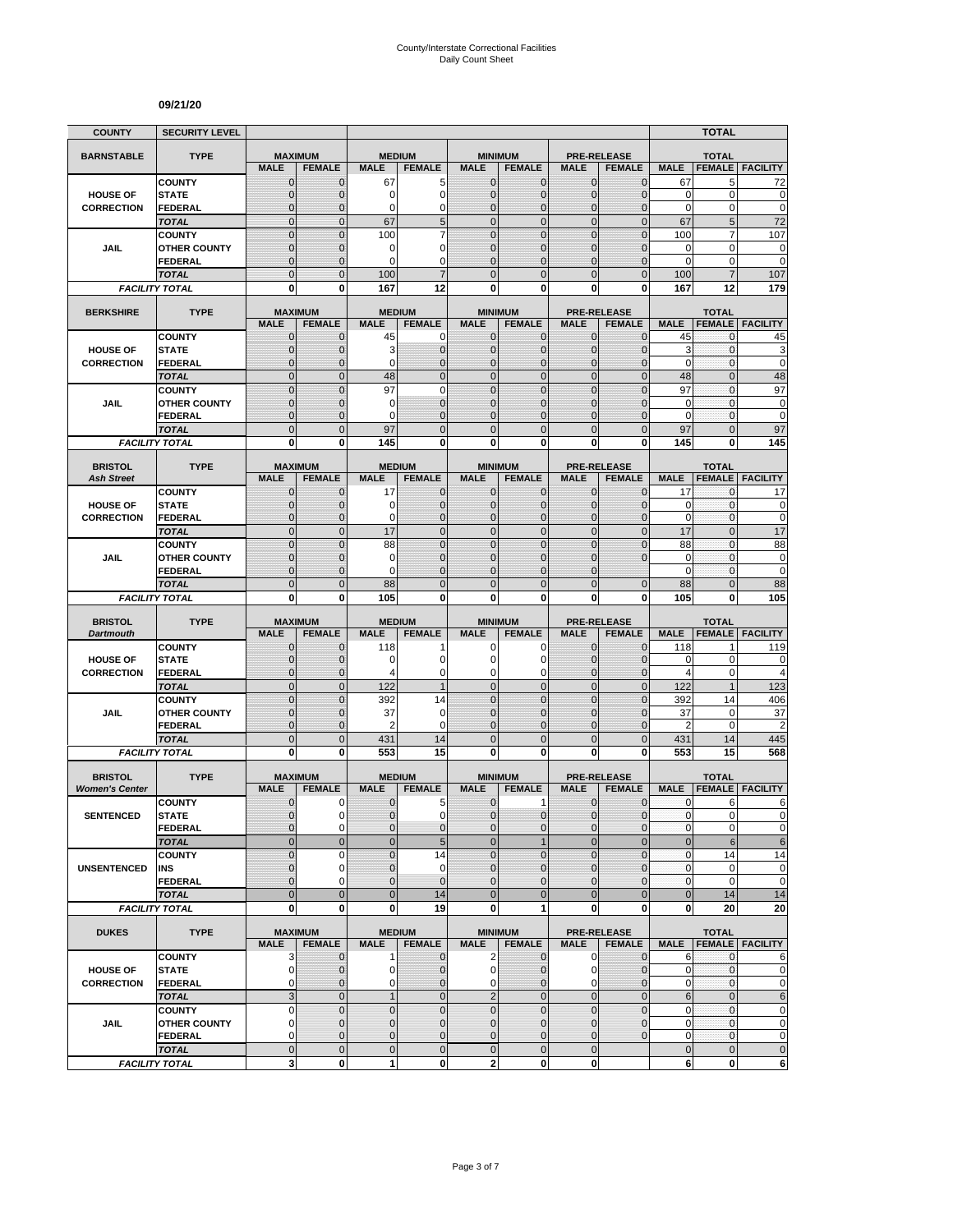# County/Interstate Correctional Facilities Daily Count Sheet

| <b>ESSEX</b>                         | <b>TYPE</b>                           |                                  | <b>MAXIMUM</b>                   | <b>MEDIUM</b>                    |                     | <b>MINIMUM</b>               |                                |                                  | <b>PRE-RELEASE</b>         |                            | <b>TOTAL</b>               |                          |
|--------------------------------------|---------------------------------------|----------------------------------|----------------------------------|----------------------------------|---------------------|------------------------------|--------------------------------|----------------------------------|----------------------------|----------------------------|----------------------------|--------------------------|
| <b>Middleton</b>                     |                                       | <b>MALE</b>                      | <b>FEMALE</b>                    | <b>MALE</b>                      | <b>FEMALE</b>       | <b>MALE</b>                  | <b>FEMALE</b>                  | MALE                             | <b>FEMALE</b>              | <b>MALE</b>                | <b>FEMALE</b>              | <b>FACILITY</b>          |
|                                      | <b>COUNTY</b>                         | 0                                | 0                                | 198                              | 0                   | $\mathbf 0$                  | $\mathbf{0}$                   | 0                                | $\Omega$                   | 198                        | $\mathbf 0$                | 198                      |
| <b>HOUSE OF</b>                      | <b>STATE</b>                          | 0                                | $\mathbf 0$                      | $\Omega$                         | 0                   | $\mathbf{0}$                 | $\Omega$                       | $\mathbf 0$                      | $\Omega$                   | $\Omega$                   | $\Omega$                   | 0                        |
| <b>CORRECTION</b>                    | <b>FEDERAL</b>                        | 0                                | $\mathbf 0$                      | 0                                | 0                   | $\mathbf{0}$                 | $\mathbf 0$                    | $\mathbf{0}$                     | $\mathbf 0$                | $\mathbf 0$                | $\mathbf{0}$               | $\mathbf 0$              |
|                                      | <b>TOTAL</b>                          | $\overline{0}$                   | $\overline{0}$                   | 198                              | $\mathbf 0$         | $\mathbf 0$                  | $\overline{0}$                 | $\mathbf 0$                      | $\Omega$                   | 198                        | $\mathbf{0}$               | 198                      |
|                                      | <b>COUNTY</b>                         | $\mathbf{0}$<br>$\mathbf 0$      | $\overline{0}$<br>$\overline{0}$ | 698                              | 1                   | $\mathbf{0}$<br>$\mathbf{0}$ | $\Omega$                       | $\mathbf 0$<br>$\mathbf 0$       | $\Omega$<br>ſ              | 698                        | 1<br>$\mathbf 0$           | 699                      |
| JAIL                                 | <b>OTHER COUNTY</b><br><b>FEDERAL</b> | $\mathbf{0}$                     |                                  | 0<br>$\Omega$                    | 0<br>$\Omega$       | $\mathbf{0}$                 | $\mathbf{0}$<br>$\Omega$       | $\mathbf{0}$                     | 0                          | 0<br>$\Omega$              | $\mathbf 0$                | $\mathbf 0$<br>0         |
|                                      | <b>TOTAL</b>                          | $\overline{0}$                   | $\mathbf 0$                      | 698                              |                     | $\Omega$                     | $\Omega$                       | $\overline{0}$                   | $\Omega$                   | 698                        |                            | 699                      |
|                                      | <b>FACILITY TOTAL</b>                 | 0                                | 0                                | 896                              |                     | $\bf{0}$                     | 0                              | 0                                | 0                          | 896                        |                            | 897                      |
|                                      |                                       |                                  |                                  |                                  |                     |                              |                                |                                  |                            |                            |                            |                          |
| <b>ESSEX</b>                         | <b>TYPE</b>                           |                                  | <b>MAXIMUM</b>                   |                                  | <b>MEDIUM</b>       |                              | <b>MINIMUM</b>                 |                                  | <b>PRE-RELEASE</b>         |                            | <b>TOTAL</b>               |                          |
| W.I.T.                               |                                       | <b>MALE</b>                      | <b>FEMALE</b>                    | <b>MALE</b>                      | <b>FEMALE</b>       | <b>MALE</b>                  | <b>FEMALE</b>                  | <b>MALE</b>                      | <b>FEMALE</b>              | <b>MALE</b>                | <b>FEMALE</b>              | <b>FACILITY</b>          |
| <b>SENTENCED</b>                     | <b>COUNTY</b><br><b>STATE</b>         | $\mathbf{0}$<br>0                | 0<br>$\mathbf 0$                 | $\mathbf 0$<br>$\mathbf{0}$      | 0<br>$\mathbf 0$    | $\mathbf 0$<br>$\mathbf{0}$  | $\mathbf{0}$<br>$\mathbf{0}$   | 0<br>$\mathbf{0}$                | 12<br>$\Omega$             | 0<br>$\mathbf 0$           | 12<br>$\mathbf 0$          | 12<br>0                  |
|                                      | <b>FEDERAL</b>                        | $\mathbf 0$                      | $\mathbf 0$                      | $\mathbf{0}$                     | 0                   | $\mathbf{0}$                 | 0                              | $\mathbf 0$                      | $\Omega$                   | $\mathbf{0}$               | $\Omega$                   | $\mathbf 0$              |
|                                      | <b>TOTAL</b>                          | $\overline{0}$                   | $\overline{0}$                   | $\mathbf 0$                      | $\overline{0}$      | $\mathbf{0}$                 | $\overline{0}$                 | $\overline{0}$                   | 12                         | $\mathbf{0}$               | 12                         | 12                       |
|                                      | <b>FACILITY TOTAL</b>                 | 0                                | 0                                | $\bf{0}$                         | O                   | $\bf{0}$                     | 0                              | 0                                | 12                         | $\bf{0}$                   | 12                         | 12                       |
|                                      |                                       |                                  |                                  |                                  |                     |                              |                                |                                  |                            |                            |                            |                          |
| <b>ESSEX</b>                         | <b>TYPE</b>                           |                                  | <b>MAXIMUM</b>                   |                                  | <b>MEDIUM</b>       |                              | <b>MINIMUM</b>                 |                                  | <b>PRE-RELEASE</b>         |                            | <b>TOTAL</b>               |                          |
| LCAC                                 |                                       | <b>MALE</b>                      | <b>FEMALE</b>                    | <b>MALE</b>                      | <b>FEMALE</b>       | <b>MALE</b>                  | <b>FEMALE</b>                  | <b>MALE</b>                      | <b>FEMALE</b>              | <b>MALE</b>                |                            | <b>FEMALE   FACILITY</b> |
|                                      | <b>COUNTY</b>                         | 0                                | 0                                | $\mathbf{0}$                     | 0                   | 0                            | $\mathbf{0}$                   | 74                               | $\Omega$                   | 74                         | $\Omega$                   | 74                       |
| <b>HOUSE OF</b>                      | <b>STATE</b>                          | 0                                | $\overline{0}$                   | $\mathbf 0$                      | 0                   | $\mathbf 0$                  | $\Omega$                       | 1                                | $\Omega$                   | 1                          | $\mathbf{0}$               |                          |
| <b>CORRECTION</b>                    | FEDERAL<br><b>TOTAL</b>               | 0<br>$\Omega$                    | 0<br>$\overline{0}$              | $\mathbf{0}$<br>$\mathbf 0$      | 0<br>$\overline{0}$ | 0<br>$\mathbf{0}$            | $\Omega$<br>$\Omega$           | 0<br>75                          | $\mathbf 0$<br>$\Omega$    | $\mathbf 0$<br>75          | $\mathbf 0$<br>$\Omega$    | $\mathbf 0$<br>75        |
|                                      | <b>FACILITY TOTAL</b>                 | 0                                | 0                                | 0                                | 0                   | $\bf{0}$                     | 0                              | 75                               | $\bf{0}$                   | 75                         | 0                          | 75                       |
|                                      |                                       |                                  |                                  |                                  |                     |                              |                                |                                  |                            |                            |                            |                          |
| <b>FRANKLIN</b>                      | <b>TYPE</b>                           |                                  | <b>MAXIMUM</b>                   |                                  | <b>MEDIUM</b>       |                              | <b>MINIMUM</b>                 |                                  | <b>PRE-RELEASE</b>         |                            | <b>TOTAL</b>               |                          |
|                                      |                                       | <b>MALE</b>                      | <b>FEMALE</b>                    | <b>MALE</b>                      | <b>FEMALE</b>       | <b>MALE</b>                  | <b>FEMALE</b>                  | <b>MALE</b>                      | <b>FEMALE</b>              | <b>MALE</b>                | <b>FEMALE</b>              | <b>FACILITY</b>          |
|                                      | <b>COUNTY</b>                         | $\mathbf{0}$                     | 0                                | 45                               | 4                   | $\mathbf{0}$                 | 0                              | 0                                | $\Omega$                   | 45                         | $\overline{4}$             | 49                       |
| <b>HOUSE OF</b>                      | <b>OTHER - VT</b>                     | 0                                | $\overline{0}$                   | 0                                | 0                   | $\mathbf{0}$                 | 0                              | $\mathbf 0$                      | $\Omega$                   | $\mathbf 0$                | $\mathbf 0$                | $\mathbf 0$              |
| <b>CORRECTION</b>                    | <b>STATE</b>                          | $\Omega$                         | $\mathbf 0$                      | 4                                | 0                   | 3                            | 2                              | 2                                | $\sqrt{ }$                 | 9                          | $\overline{2}$             | 11                       |
|                                      | FEDERAL                               | $\mathbf{0}$                     | $\overline{0}$                   | $\mathbf 0$                      | 0                   | $\mathbf{0}$                 | $\mathbf{0}$                   | 0                                | $\overline{0}$             | $\mathbf 0$                | $\mathbf 0$                | $\mathbf 0$              |
|                                      | <b>TOTAL</b>                          | $\overline{0}$                   | $\mathbf{0}$                     | 49                               | $\overline{4}$      | 3                            | $\overline{2}$                 | $\overline{2}$                   | $\overline{0}$             | 54                         | 6                          | 60                       |
|                                      | <b>COUNTY</b>                         | $\Omega$                         | $\overline{0}$                   | 45                               | 8                   | $\Omega$                     | $\Omega$                       | $\mathbf 0$                      | $\Omega$                   | 45                         | 8                          | 53                       |
| JAIL                                 | <b>OTHER COUNTY</b>                   | 0                                | $\overline{0}$                   | 24                               | 0                   | $\Omega$                     | $\Omega$                       | $\mathbf 0$                      | $\sqrt{ }$                 | 24                         | $\mathbf 0$                | 24                       |
|                                      | <b>FEDERAL</b><br><b>TOTAL</b>        | 0<br>$\mathbf{0}$                | 0<br>$\overline{0}$              | 1<br>70                          | 0<br>8              | $\mathbf{0}$<br>$\mathbf{0}$ | $\mathbf 0$<br>$\Omega$        | 0<br>$\overline{0}$              | $\mathcal{C}$<br>$\Omega$  | 1<br>70                    | $\mathbf 0$<br>8           | 1<br>78                  |
|                                      | <b>FACILITY TOTAL</b>                 | 0                                | 0                                | 119                              | 12                  | 3                            | $\overline{2}$                 | $\overline{2}$                   | 0                          | 124                        | 14                         | 138                      |
|                                      |                                       |                                  |                                  |                                  |                     |                              |                                |                                  |                            |                            |                            |                          |
| <b>HAMPDEN</b>                       | <b>TYPE</b>                           |                                  | <b>MAXIMUM</b>                   | <b>MEDIUM</b>                    |                     | <b>MINIMUM</b>               |                                |                                  | <b>PRE-RELEASE</b>         |                            | <b>TOTAL</b>               |                          |
| <b>HOC/JAIL</b>                      |                                       | <b>MALE</b>                      | <b>FEMALE</b>                    | <b>MALE</b>                      | <b>FEMALE</b>       | <b>MALE</b>                  | <b>FEMALE</b>                  | <b>MALE</b>                      | <b>FEMALE</b>              | <b>MALE</b>                | <b>FEMALE</b>              | <b>FACILITY</b>          |
|                                      | <b>COUNTY</b>                         | 0                                | 0                                | 95                               | 0                   | 17                           | 0                              | 0                                | $\mathbf 0$                | 112                        | $\mathbf{0}$               | 112                      |
| <b>HOUSE OF</b>                      | <b>STATE</b>                          | 0                                | $\overline{0}$                   | 20                               | 0                   | 23                           | $\Omega$                       | 1                                | $\Omega$                   | 44                         | $\Omega$                   | 44                       |
| <b>CORRECTION</b>                    | <b>STATE - ELMO</b>                   |                                  |                                  |                                  |                     |                              |                                | 1                                | 0                          | 1                          | $\mathbf{0}$               | 1                        |
|                                      | <b>FEDERAL</b>                        | $\mathbf{0}$                     | $\mathbf 0$                      | $\Omega$                         | 0                   | 0                            | $\mathbf{0}$                   | 0                                | 0                          | $\Omega$                   | $\Omega$                   | 0                        |
|                                      | <b>TOTAL</b><br><b>COUNTY</b>         | $\overline{0}$<br>$\overline{0}$ | $\overline{0}$<br>$\overline{0}$ | 115<br>441                       | $\overline{0}$<br>0 | 40<br>$\mathbf 0$            | $\mathbf{0}$<br>$\overline{0}$ | $\overline{2}$<br>$\overline{0}$ | $\Omega$<br>$\overline{0}$ | 157<br>441                 | $\Omega$<br>$\mathbf{0}$   | 157<br>441               |
| <b>JAIL</b>                          | <b>OTHER COUNTY</b>                   | 0                                | $\mathbf 0$                      | 0                                | 0                   | $\mathbf{0}$                 | $\Omega$                       | $\mathbf 0$                      | $\Omega$                   | $\mathbf 0$                | $\mathbf 0$                | 0                        |
|                                      | <b>FEDERAL</b>                        | $\Omega$                         | $\mathbf 0$                      | 10                               | $\Omega$            | $\mathbf 1$                  | $\Omega$                       | $\mathbf 0$                      | $\Omega$                   | 11                         | $\Omega$                   | 11                       |
|                                      | <b>TOTAL</b>                          | $\overline{0}$                   | $\overline{0}$                   | 451                              | $\Omega$            | $\mathbf{1}$                 | $\overline{0}$                 | $\overline{0}$                   | $\Omega$                   | 452                        | U                          | 452                      |
|                                      | <b>FACILITY TOTAL</b>                 | $\mathbf{0}$                     | $\boldsymbol{0}$                 | 566                              | 0                   | 41                           | 0                              | 2                                | 0                          | 609                        | $\mathbf{0}$               | 609                      |
|                                      |                                       |                                  |                                  |                                  |                     |                              |                                |                                  |                            |                            |                            |                          |
| <b>HAMPDEN</b>                       | <b>TYPE</b>                           |                                  | <b>MAXIMUM</b>                   |                                  | <b>MEDIUM</b>       |                              | <b>MINIMUM</b>                 |                                  | <b>PRE-RELEASE</b>         |                            | <b>TOTAL</b>               |                          |
| <b>WMCAC</b>                         |                                       | <b>MALE</b>                      | <b>FEMALE</b>                    | <b>MALE</b>                      | <b>FEMALE</b>       | <b>MALE</b>                  | <b>FEMALE</b>                  | <b>MALE</b>                      | <b>FEMALE</b>              | <b>MALE</b>                |                            | <b>FEMALE   FACILITY</b> |
|                                      | <b>COUNTY</b>                         | $\mathbf 0$                      | $\mathbf{0}$                     | $\mathbf 0$                      | 0                   | 33                           | 0                              | $\mathbf 0$                      | $\mathbf 0$                | 33                         | 0                          | 33                       |
| <b>HOUSE OF</b><br><b>CORRECTION</b> | <b>STATE</b><br><b>FEDERAL</b>        | $\mathbf{0}$<br>$\mathbf{0}$     | $\mathbf{0}$<br>0                | $\overline{0}$<br>$\overline{0}$ | 0<br>0              | $\mathbf 0$<br>$\mathbf 0$   | 0<br>$\Omega$                  | $\mathbf{0}$<br>0                | 0<br>0                     | $\mathbf 0$<br>$\mathbf 0$ | $\mathbf 0$<br>$\mathbf 0$ | 0<br>$\mathbf 0$         |
|                                      | <b>TOTAL</b>                          | $\mathbf{0}$                     | $\overline{0}$                   | $\overline{0}$                   | $\overline{0}$      | 33                           | $\overline{0}$                 | $\mathbf 0$                      | $\mathbf 0$                | 33                         | $\mathbf{0}$               | 33                       |
|                                      | <b>FACILITY TOTAL</b>                 | $\bf{0}$                         | $\mathbf 0$                      | $\mathbf{0}$                     | 0                   | 33                           | 0                              | 0                                | $\bf{0}$                   | 33                         | 0                          | 33                       |
|                                      |                                       |                                  |                                  |                                  |                     |                              |                                |                                  |                            |                            |                            |                          |
| <b>HAMPDEN</b>                       | <b>TYPE</b>                           |                                  | <b>MAXIMUM</b>                   |                                  | <b>MEDIUM</b>       |                              | <b>MINIMUM</b>                 |                                  | <b>PRE-RELEASE</b>         |                            | <b>TOTAL</b>               |                          |
| <b>Women's Center</b>                |                                       | <b>MALE</b>                      | <b>FEMALE</b>                    | <b>MALE</b>                      | <b>FEMALE</b>       | <b>MALE</b>                  | <b>FEMALE</b>                  | <b>MALE</b>                      | <b>FEMALE</b>              | <b>MALE</b>                |                            | <b>FEMALE</b> FACILITY   |
|                                      | <b>COUNTY</b>                         | 0                                | 0                                | $\mathbf 0$                      | 17                  | $\mathbf 0$                  | 6                              | 0                                | 0                          | 0                          | 23                         | 23                       |
| <b>HOUSE OF</b>                      | <b>STATE</b>                          | $\mathbf{0}$                     | $\mathbf 0$                      | $\mathbf{0}$                     | 3                   | $\mathbf{0}$                 | 3                              | $\mathbf 0$                      | 1                          | $\mathbf 0$                | $\overline{7}$             | $\overline{7}$           |
| <b>CORRECTION</b>                    | <b>FEDERAL</b>                        | 0                                | 0                                | 0                                | 0                   | $\mathbf{0}$                 | 0                              | $\mathbf{0}$                     | 0                          | $\overline{0}$             | $\mathbf 0$                | $\mathbf 0$              |
|                                      | <b>TOTAL</b>                          | $\mathbf{0}$                     | $\mathbf 0$                      | $\overline{0}$                   | 20                  | $\mathbf{0}$                 | $\boldsymbol{9}$               | $\mathbf{0}$                     |                            | $\mathbf{0}$               | 30                         | 30                       |
|                                      | <b>COUNTY</b>                         | $\overline{0}$                   | $\mathbf 0$                      | $\mathbf{0}$                     | 58                  | $\mathbf{0}$                 | $\mathbf 0$                    | $\overline{0}$                   | $\overline{0}$<br>$\Omega$ | $\mathbf{0}$               | 58                         | 58                       |
| <b>JAIL</b>                          | <b>OTHER COUNTY</b><br><b>FEDERAL</b> | 0<br>$\overline{0}$              | $\mathbf 0$<br>$\mathbf 0$       | $\mathbf 0$<br>$\mathbf 0$       | 0<br>0              | $\mathbf 0$<br>$\mathbf 0$   | $\mathbf{0}$<br>$\mathbf{0}$   | $\mathbf{0}$<br>$\mathbf 0$      | $\overline{0}$             | $\mathbf 0$<br>$\mathbf 0$ | $\mathbf 0$<br>$\mathbf 0$ | 0<br>$\mathbf 0$         |
|                                      | <b>TOTAL</b>                          | $\mathbf 0$                      | $\mathbf 0$                      | $\overline{0}$                   | 58                  | $\overline{0}$               | $\mathbf 0$                    | $\mathbf{0}$                     | $\mathbf 0$                | $\mathbf{0}$               | 58                         | 58                       |
|                                      | <b>FACILITY TOTAL</b>                 | $\pmb{0}$                        | $\mathbf 0$                      | $\mathbf{O}$                     | 78                  | $\mathbf{0}$                 | 9                              | $\mathbf 0$                      | 1                          | $\overline{0}$             | 88                         | 88                       |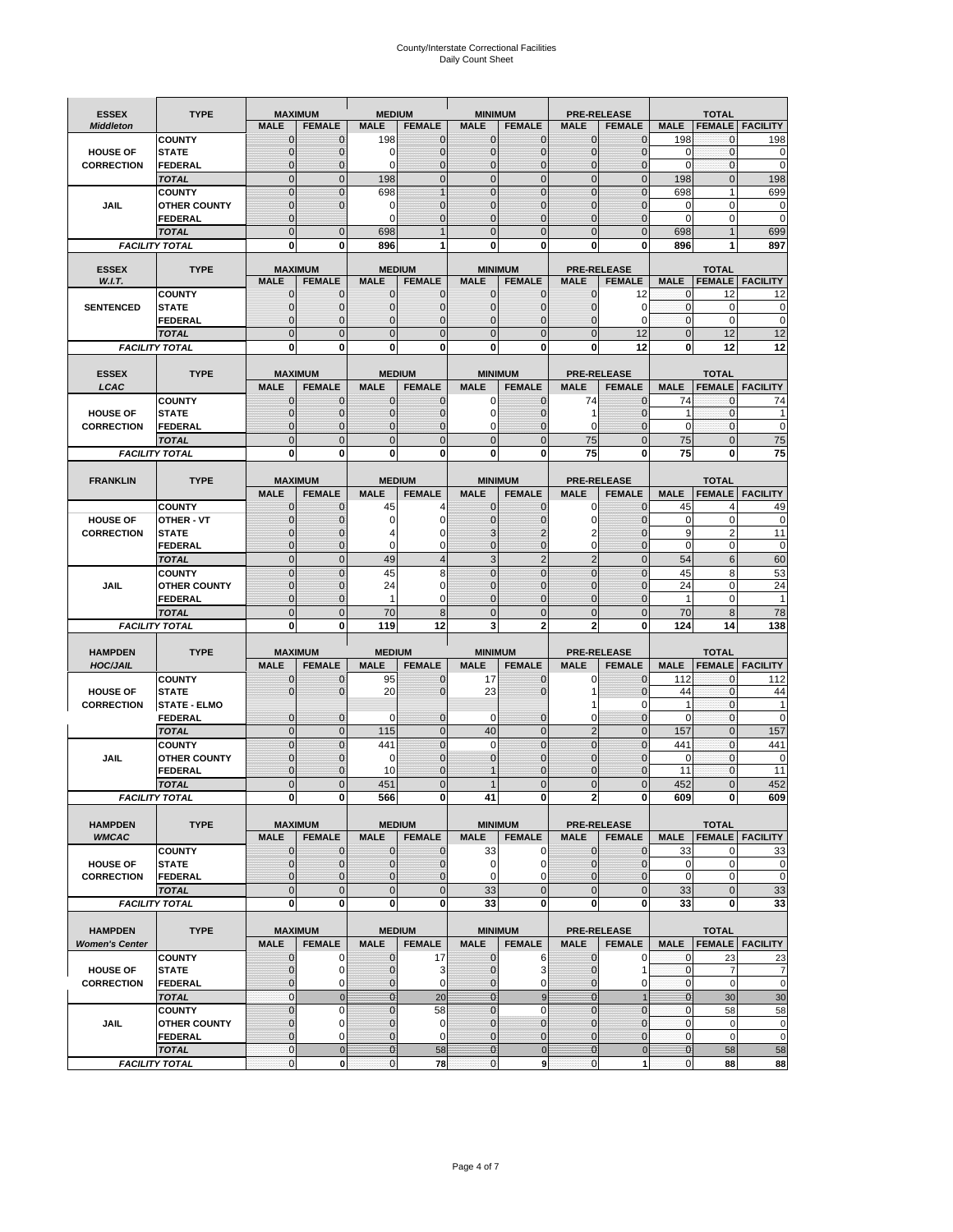| <b>HAMPSHIRE</b>                     | <b>TYPE</b>                           | <b>MAXIMUM</b>             |                          | <b>MEDIUM</b>               |                  | <b>MINIMUM</b>             |                              | <b>PRE-RELEASE</b> |                          | <b>TOTAL</b>                |                          |                                                                                                                                                          |  |
|--------------------------------------|---------------------------------------|----------------------------|--------------------------|-----------------------------|------------------|----------------------------|------------------------------|--------------------|--------------------------|-----------------------------|--------------------------|----------------------------------------------------------------------------------------------------------------------------------------------------------|--|
|                                      |                                       | <b>MALE</b>                | <b>FEMALE</b>            | <b>MALE</b>                 | <b>FEMALE</b>    | <b>MALE</b>                | <b>FEMALE</b>                | <b>MALE</b>        | <b>FEMALE</b>            | <b>MALE</b>                 | <b>FEMALE</b>            | <b>FACILITY</b>                                                                                                                                          |  |
|                                      | <b>COUNTY</b>                         | $\mathbf 0$                | $\mathbf 0$              | 28                          | $\mathbf 0$      | 5                          | $\mathbf 0$                  | 2                  | $\mathbf 0$              | 35                          | $\mathbf{0}$             | 35                                                                                                                                                       |  |
| <b>HOUSE OF</b>                      | <b>STATE</b>                          | $\mathbf{0}$               | $\overline{0}$           | $\overline{2}$              | $\overline{0}$   | $\mathbf 0$                | $\overline{0}$               | 5                  | $\overline{0}$           | $\overline{7}$              | $\mathbf 0$              | 7                                                                                                                                                        |  |
| <b>CORRECTION</b>                    | <b>FEDERAL</b>                        | $\mathbf{0}$               | 0                        | $\mathbf 0$                 | $\overline{0}$   | 0                          | $\overline{0}$               | 0                  | $\overline{0}$           | $\pmb{0}$                   | $\bf{0}$                 | $\mathbf 0$                                                                                                                                              |  |
|                                      | <b>TOTAL</b>                          | $\mathbf{0}$               | $\overline{0}$           | 30                          | $\mathbf 0$      | 5                          | $\mathbf{0}$                 | $\overline{7}$     |                          | 42                          | $\mathbf{0}$             | 42                                                                                                                                                       |  |
|                                      | <b>COUNTY</b>                         | $\mathbf 0$                | $\mathbf 0$              | 76                          | $\overline{0}$   | $\overline{0}$             | $\overline{0}$               | $\mathbf 0$        | $\overline{0}$           | 76                          | $\mathbf{0}$             | 76                                                                                                                                                       |  |
| JAIL                                 | <b>OTHER COUNTY</b>                   | $\Omega$                   | $\mathbf{0}$             | $\mathbf 0$                 | $\mathbf 0$      | $\mathbf{0}$               | $\mathbf 0$                  | 0                  | $\mathbf 0$              | 0                           | $\mathbf 0$              | 0                                                                                                                                                        |  |
|                                      | FEDERAL                               | $\mathbf{0}$               | $\overline{0}$           | 3                           | 0                | $\overline{0}$             | $\mathbf{0}$                 | $\overline{0}$     | $\mathbf 0$              | 3                           | $\mathbf{0}$             | 3                                                                                                                                                        |  |
|                                      | <b>TOTAL</b>                          | $\mathbf{0}$               | $\mathbf 0$              | 79                          | $\mathbf 0$      | $\mathbf 0$                | $\mathbf 0$                  | $\mathbf{0}$       |                          | 79                          | $\mathbf 0$              | 79                                                                                                                                                       |  |
|                                      | <b>FACILITY TOTAL</b>                 | 0                          | 0                        | 109                         | $\bf{0}$         | 5                          | 0                            | 7                  |                          | 121                         | 0                        | 121                                                                                                                                                      |  |
|                                      |                                       |                            |                          |                             |                  |                            |                              |                    |                          |                             |                          |                                                                                                                                                          |  |
| <b>MIDDLESEX</b>                     | <b>TYPE</b>                           |                            | <b>MAXIMUM</b>           |                             | <b>MEDIUM</b>    |                            | <b>MINIMUM</b>               |                    | <b>PRE-RELEASE</b>       |                             | <b>TOTAL</b>             |                                                                                                                                                          |  |
| E. Cambridge                         |                                       | <b>MALE</b>                | <b>FEMALE</b>            | <b>MALE</b>                 | <b>FEMALE</b>    | <b>MALE</b>                | <b>FEMALE</b>                | <b>MALE</b>        | <b>FEMALE</b>            | <b>MALE</b>                 | <b>FEMALE</b>            | <b>FACILITY</b>                                                                                                                                          |  |
|                                      | <b>COUNTY</b>                         | 0<br>$\pmb{0}$             | 0<br>0                   | $\mathbf 0$<br>$\mathbf{0}$ | 0<br>$\mathbf 0$ | 0<br>$\mathbf 0$           | $\mathbf{0}$<br>$\mathbf 0$  | 0<br>$\mathbf 0$   | 0<br>$\mathbf 0$         | 0<br>$\pmb{0}$              | 0<br>$\bf{0}$            | 0<br>0                                                                                                                                                   |  |
| <b>HOUSE OF</b><br><b>CORRECTION</b> | <b>STATE</b><br><b>FEDERAL</b>        | $\mathbf{0}$               | $\mathbf 0$              | $\mathbf 0$                 | $\mathbf 0$      | $\mathbf 0$                | $\mathbf{0}$                 | $\mathbf 0$        | $\mathbf 0$              | $\mathbf{0}$                | $\mathbf 0$              | $\mathbf 0$                                                                                                                                              |  |
|                                      |                                       | $\Omega$                   | $\mathbf 0$              | $\mathbf{0}$                | $\mathbf 0$      | $\mathbf 0$                | $\mathbf 0$                  | $\mathbf{0}$       | $\overline{0}$           | $\pmb{0}$                   | $\mathbf{0}$             | $\mathbf 0$                                                                                                                                              |  |
|                                      | <b>TOTAL</b><br><b>COUNTY</b>         | $\mathbf{0}$               | $\mathbf{0}$             | $\mathbf{0}$                | $\mathbf{0}$     | $\mathbf{0}$               | $\mathbf{0}$                 | $\mathbf{0}$       | $\mathbf 0$              | $\mathbf{0}$                | $\mathbf{0}$             | 0                                                                                                                                                        |  |
| JAIL                                 | <b>OTHER COUNTY</b>                   | 0                          | $\mathbf 0$              | $\mathbf 0$                 | 0                | $\mathbf{0}$               | $\overline{0}$               | $\mathbf{0}$       | 0                        | $\pmb{0}$                   | 0                        | 0                                                                                                                                                        |  |
|                                      | <b>FEDERAL</b>                        | $\mathbf{0}$               | $\mathbf{0}$             | $\mathbf 0$                 | $\mathbf 0$      | $\mathbf 0$                | $\overline{0}$               | $\mathbf{0}$       | $\mathbf 0$              | $\mathbf{0}$                | $\mathbf{0}$             | 0                                                                                                                                                        |  |
|                                      | <b>TOTAL</b>                          | $\mathbf 0$                | $\overline{0}$           | $\overline{0}$              | $\overline{0}$   | $\overline{0}$             | $\overline{0}$               | $\overline{0}$     | $\overline{0}$           | $\mathbf{0}$                | $\overline{0}$           | $\overline{0}$                                                                                                                                           |  |
|                                      | <b>FACILITY TOTAL</b>                 | 0                          | 0                        | 0                           | 0                | 0                          | 0                            | 0                  | 0                        | 0                           | 0                        | 0                                                                                                                                                        |  |
|                                      |                                       |                            |                          |                             |                  |                            |                              |                    |                          |                             |                          |                                                                                                                                                          |  |
| <b>MIDDLESEX</b>                     | <b>TYPE</b>                           |                            | <b>MAXIMUM</b>           |                             | <b>MEDIUM</b>    |                            | <b>MINIMUM</b>               |                    | <b>PRE-RELEASE</b>       |                             | <b>TOTAL</b>             |                                                                                                                                                          |  |
| <b>Billerica</b>                     |                                       | <b>MALE</b>                | <b>FEMALE</b>            | <b>MALE</b>                 | <b>FEMALE</b>    | <b>MALE</b>                | <b>FEMALE</b>                | <b>MALE</b>        | <b>FEMALE</b>            | <b>MALE</b>                 | <b>FEMALE</b>            | <b>FACILITY</b>                                                                                                                                          |  |
|                                      | <b>COUNTY</b>                         | 0                          | $\mathbf 0$              | 123                         | 0                | 16                         | $\mathbf{0}$                 | 27                 | $\mathbf 0$              | 166                         | 0                        | 166                                                                                                                                                      |  |
| <b>HOUSE OF</b>                      | <b>STATE</b>                          | 0                          | $\mathbf 0$              | 0                           | $\mathbf 0$      | 0                          | 0                            | 0                  | $\mathbf 0$              | 0                           | $\mathbf 0$              | 0                                                                                                                                                        |  |
| <b>CORRECTION</b>                    | <b>FEDERAL</b>                        | 0                          | $\mathbf{0}$             | 0                           | 0                | 0                          | $\mathbf{0}$                 | 0                  | $\mathbf 0$              | 0                           | 0                        | 0                                                                                                                                                        |  |
|                                      | <b>TOTAL</b>                          | $\mathbf 0$                | $\mathbf 0$              | 123                         | $\mathbf 0$      | 16                         | $\overline{0}$               | 27                 | $\overline{0}$           | 166                         | $\mathbf{0}$             | 166                                                                                                                                                      |  |
|                                      | <b>COUNTY</b>                         | $\Omega$                   | $\overline{0}$           | 407                         | $\Omega$         | $\overline{0}$             | $\Omega$                     | $\mathbf{0}$       | $\Omega$                 | 407                         | $\mathbf 0$              | 407                                                                                                                                                      |  |
| JAIL                                 | <b>OTHER COUNTY</b>                   | 0                          | 0                        | 0                           | $\mathbf{0}$     | $\mathbf 0$                | $\mathbf{0}$                 | $\mathbf{0}$       | $\overline{0}$           | 0                           | 0                        | 0                                                                                                                                                        |  |
|                                      | <b>FEDERAL</b>                        | $\Omega$                   | $\mathbf 0$              | $\Omega$                    | $\mathbf 0$      | $\overline{0}$             | $\overline{0}$               | 0                  | $\mathbf 0$              | $\Omega$                    | $\mathbf 0$              | $\mathbf 0$                                                                                                                                              |  |
|                                      | <b>TOTAL</b>                          | $\mathbf{0}$               | $\overline{0}$           | 407                         | $\overline{0}$   | $\overline{0}$             | $\overline{0}$               | $\overline{0}$     | $\overline{0}$           | 407                         | $\overline{0}$           | 407                                                                                                                                                      |  |
|                                      | <b>FACILITY TOTAL</b>                 |                            | 0                        | 530                         | 0                | 16                         | $\mathbf 0$                  | 27                 | 0                        | 573                         | 0                        | 573                                                                                                                                                      |  |
|                                      |                                       |                            |                          |                             |                  |                            |                              |                    |                          |                             |                          |                                                                                                                                                          |  |
|                                      |                                       |                            |                          |                             |                  |                            |                              |                    |                          |                             |                          |                                                                                                                                                          |  |
| <b>NORFOLK</b>                       | <b>TYPE</b>                           |                            | <b>MAXIMUM</b>           |                             | <b>MEDIUM</b>    |                            | <b>MINIMUM</b>               |                    | <b>PRE-RELEASE</b>       |                             | <b>TOTAL</b>             |                                                                                                                                                          |  |
| Dedham / RT 128                      |                                       | <b>MALE</b>                | <b>FEMALE</b>            | <b>MALE</b>                 | <b>FEMALE</b>    | <b>MALE</b>                | <b>FEMALE</b>                | <b>MALE</b>        | <b>FEMALE</b>            | <b>MALE</b>                 | <b>FEMALE</b>            | <b>FACILITY</b>                                                                                                                                          |  |
|                                      | <b>COUNTY</b>                         | 0                          | $\mathbf 0$              | 71                          | 0                | 0                          | $\mathbf{0}$                 | 17                 | 0                        | 88                          | 0                        | 88                                                                                                                                                       |  |
| <b>HOUSE OF</b>                      | <b>STATE</b>                          | $\mathbf{0}$               | $\mathbf 0$              | 0                           | $\mathbf{0}$     | 0                          | $\mathbf{0}$                 | 0                  | $\mathbf 0$              | 0                           | $\mathbf{0}$             | 0                                                                                                                                                        |  |
| <b>CORRECTION</b>                    | FEDERAL                               | $\mathbf{0}$               | 0                        | 0                           | 0                | 0                          | $\mathbf 0$                  | 0                  | 0                        | $\mathbf 0$                 | $\mathbf{0}$             | $\mathbf 0$                                                                                                                                              |  |
|                                      | <b>TOTAL</b>                          | $\pmb{0}$                  | $\mathbf 0$              | 71                          | $\mathbf 0$      | $\mathbf 0$                | $\overline{0}$               | 17                 | $\mathbf 0$              | 88                          | $\mathbf 0$              | 88                                                                                                                                                       |  |
|                                      | <b>COUNTY</b>                         | $\Omega$                   | $\overline{0}$           | 230                         | $\overline{0}$   | $\overline{0}$             | $\Omega$                     | $\mathbf 0$        | $\overline{0}$           | 230                         | $\mathbf 0$              | 230                                                                                                                                                      |  |
| JAIL                                 | INS                                   | $\mathbf{0}$               | 0                        | 0                           | $\mathbf{0}$     | $\mathbf 0$                | $\mathbf{0}$                 | 0                  | $\mathbf 0$              | 0                           | 0                        |                                                                                                                                                          |  |
|                                      | FEDERAL                               | $\mathbf{0}$               | $\mathbf 0$              | 61                          | $\mathbf 0$      | $\overline{0}$             | $\Omega$                     | $\mathbf 0$        | $\mathbf 0$              | 61                          | $\mathbf 0$              | 61                                                                                                                                                       |  |
|                                      | <b>TOTAL</b>                          | $\mathbf 0$                | $\overline{0}$           | 291                         | $\overline{0}$   | $\overline{0}$             | $\overline{0}$               | $\overline{0}$     | $\overline{0}$           | 291                         | $\mathbf{0}$             | 291                                                                                                                                                      |  |
|                                      | <b>FACILITY TOTAL</b>                 | 0                          | 0                        | 362                         | 0                | 0                          | 0                            | 17                 | 0                        | 379                         | 0                        | 379                                                                                                                                                      |  |
|                                      |                                       |                            |                          |                             |                  |                            |                              |                    |                          |                             |                          |                                                                                                                                                          |  |
| <b>NORFOLK</b>                       | <b>TYPE</b>                           |                            | <b>MAXIMUM</b>           |                             | <b>MEDIUM</b>    |                            | <b>MINIMUM</b>               |                    | <b>PRE-RELEASE</b>       |                             | <b>TOTAL</b>             |                                                                                                                                                          |  |
| <b>Braintree</b>                     |                                       | <b>MALE</b>                | <b>FEMALE</b>            | <b>MALE</b>                 | <b>FEMALE</b>    | <b>MALE</b>                | <b>FEMALE</b>                | <b>MALE</b>        | <b>FEMALE</b>            | <b>MALE</b>                 | <b>FEMALE</b>            | <b>FACILITY</b>                                                                                                                                          |  |
|                                      | <b>COUNTY</b>                         | $\mathbf{0}$<br>$\Omega$   | $\mathbf{0}$<br>$\Omega$ | $\mathbf 0$<br>$\Omega$     | 0                | 0<br>$\Omega$              | $\mathbf{0}$<br>$\Omega$     | 0                  | $\mathbf{0}$<br>$\Omega$ | $\mathbf 0$<br>$\Omega$     | 0<br>$\Omega$            | 0                                                                                                                                                        |  |
| <b>HOUSE OF</b>                      | <b>STATE</b>                          |                            |                          |                             | $\overline{0}$   |                            |                              | $\mathbf{0}$       |                          |                             |                          |                                                                                                                                                          |  |
| <b>CORRECTION</b>                    | FEDERAL                               | $\mathbf 0$                | 0<br>$\overline{0}$      | $\mathbf 0$<br>$\mathbf{0}$ | $\mathbf 0$      | $\mathbf 0$<br>$\mathbf 0$ | $\overline{0}$               | $\mathbf 0$        | $\mathbf 0$              | $\overline{0}$              | $\mathbf 0$              |                                                                                                                                                          |  |
|                                      | <b>TOTAL</b><br><b>FACILITY TOTAL</b> | $\mathbf 0$<br>$\mathbf 0$ | 0                        | $\mathbf{0}$                | $\mathbf 0$<br>0 | $\mathbf 0$                | $\mathbf 0$<br><sub>0</sub>  | $\mathbf 0$<br>0   | $\mathbf 0$<br>0         | $\mathbf 0$<br>$\mathbf{0}$ | $\pmb{0}$<br>$\mathbf 0$ |                                                                                                                                                          |  |
|                                      |                                       |                            |                          |                             |                  |                            |                              |                    |                          |                             |                          |                                                                                                                                                          |  |
| <b>PLYMOUTH</b>                      | <b>TYPE</b>                           |                            | <b>MAXIMUM</b>           |                             | <b>MEDIUM</b>    |                            | <b>MINIMUM</b>               |                    | <b>PRE-RELEASE</b>       |                             | <b>TOTAL</b>             |                                                                                                                                                          |  |
|                                      |                                       | <b>MALE</b>                | <b>FEMALE</b>            | <b>MALE</b>                 | <b>FEMALE</b>    | <b>MALE</b>                | <b>FEMALE</b>                | <b>MALE</b>        | <b>FEMALE</b>            | <b>MALE</b>                 |                          | <b>FEMALE</b>   FACILITY                                                                                                                                 |  |
|                                      | <b>COUNTY</b>                         | $\mathbf{0}$               | 0                        | 74                          | $\mathbf{0}$     | 0                          | $\mathbf{O}$                 | $\mathbf 0$        | 0                        | 74                          | $\mathbf 0$              |                                                                                                                                                          |  |
| <b>HOUSE OF</b>                      | <b>STATE</b>                          | $\mathbf{0}$               | $\mathbf 0$              | 25                          | $\mathbf 0$      | $\mathbf 0$                | $\mathbf{0}$                 | $\mathbf{0}$       | $\overline{0}$           | 25                          | $\pmb{0}$                |                                                                                                                                                          |  |
| <b>CORRECTION</b>                    | <b>FEDERAL</b>                        | $\mathbf 0$                | $\mathbf 0$              | 0                           | $\pmb{0}$        | $\mathbf 0$                | $\mathbf{0}$                 | 0                  | $\mathbf 0$              | $\mathbf 0$                 | $\mathbf 0$              |                                                                                                                                                          |  |
|                                      | <b>DYS</b>                            | $\mathbf{0}$               | $\mathbf 0$              | 0                           | $\mathbf{0}$     | $\mathbf 0$                | $\mathbf{0}$                 | $\mathbf 0$        | $\overline{0}$           | $\mathbf 0$                 | $\Omega$                 |                                                                                                                                                          |  |
|                                      | <b>TOTAL</b>                          | $\mathbf 0$                | $\mathbf 0$              | 99                          | $\mathbf 0$      | $\mathbf 0$                | $\mathbf 0$                  | $\mathbf 0$        | $\mathsf 0$              | 99                          | $\mathbf 0$              |                                                                                                                                                          |  |
|                                      | <b>COUNTY</b>                         | $\mathbf 0$                | $\mathbf 0$              | 204                         | $\mathbf 0$      | $\mathbf 0$                | $\overline{0}$               | $\mathbf 0$        | $\mathbf{0}$             | 204                         | $\mathbf{O}$             | 204                                                                                                                                                      |  |
| JAIL                                 | <b>OTHER COUNTY</b>                   | $\mathbf{0}$               | $\mathbf{0}$             | 122                         | 0                | $\mathbf 0$                | $\mathbf{0}$                 | 0                  | $\mathbf{0}$             | 122                         | $\mathbf 0$              | 122                                                                                                                                                      |  |
|                                      | <b>FEDERAL</b>                        | $\mathbf{0}$               | $\mathbf{0}$             | 195                         | 0                | $\mathbf 0$                | $\overline{0}$               | $\mathbf 0$        | $\overline{0}$           | 195                         | $\mathbf 0$              |                                                                                                                                                          |  |
|                                      | 52A's                                 | $\mathbf{0}$               | $\mathbf{0}$             | 0                           | $\mathbf{0}$     | $\mathbf{0}$               | $\overline{0}$               | 0                  | $\mathbf 0$              | $\mathbf 0$                 | $\mathbf{O}$             |                                                                                                                                                          |  |
|                                      | Non 52A's                             | $\mathbf{0}$               | $\mathbf{0}$             | $\mathbf{0}$                | $\mathbf{0}$     | $\mathbf 0$                | $\overline{0}$               | $\mathbf 0$        | 0                        | $\mathbf 0$                 | $\mathbf 0$              |                                                                                                                                                          |  |
|                                      | <b>TOTAL</b><br><b>FACILITY TOTAL</b> | $\mathbf 0$<br>0           | $\mathbf 0$<br>0         | 521<br>620                  | $\mathbf 0$<br>0 | $\mathbf 0$<br>$\mathbf 0$ | $\mathbf{0}$<br>$\mathbf{0}$ | $\mathbf 0$<br>0   | $\pmb{0}$<br>$\pmb{0}$   | 521<br>620                  | $\mathbf 0$<br>$\bf{0}$  | 0<br>$\Omega$<br>$\mathbf 0$<br>$\mathbf 0$<br>0<br>74<br>25<br>$\boldsymbol{0}$<br>$\mathbf 0$<br>99<br>195<br>$\mathbf 0$<br>$\mathbf 0$<br>521<br>620 |  |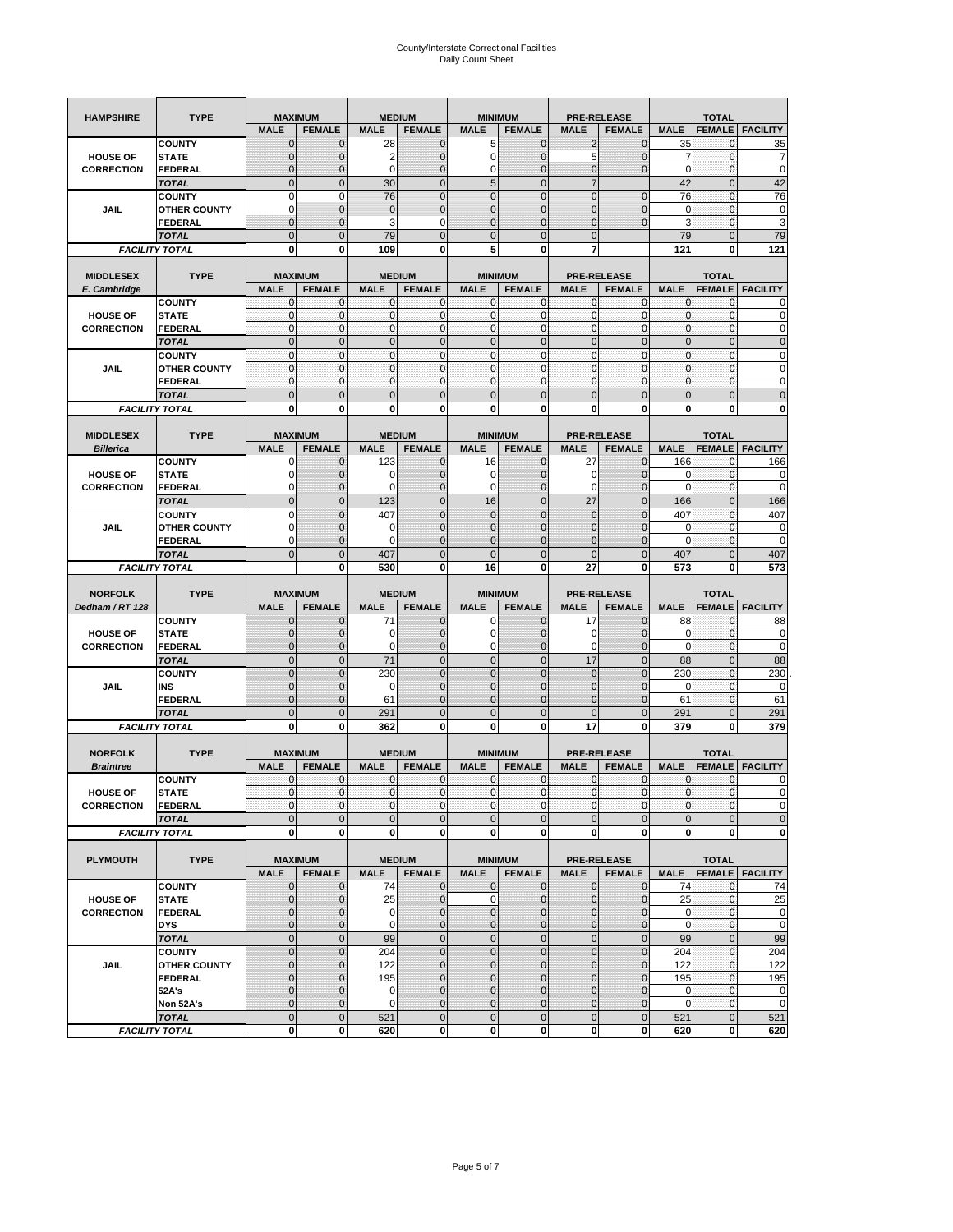# County/Interstate Correctional Facilities Daily Count Sheet

| <b>SUFFOLK</b>        | <b>TYPE</b>           |                              | <b>MAXIMUM</b> |               | <b>MEDIUM</b> |                | <b>MINIMUM</b> |              | <b>PRE-RELEASE</b> |             | <b>TOTAL</b>  |                 |
|-----------------------|-----------------------|------------------------------|----------------|---------------|---------------|----------------|----------------|--------------|--------------------|-------------|---------------|-----------------|
| <b>Nashua Street</b>  |                       | <b>MALE</b>                  | <b>FEMALE</b>  | <b>MALE</b>   | <b>FEMALE</b> | <b>MALE</b>    | <b>FEMALE</b>  | <b>MALE</b>  | <b>FEMALE</b>      | <b>MALE</b> | <b>FEMALE</b> | <b>FACILITY</b> |
|                       | <b>COUNTY</b>         | $\Omega$                     | $\mathbf{0}$   | 444           | $\Omega$      | $\mathbf{0}$   | $\Omega$       | $\mathbf{0}$ | $\Omega$           | 444         | $\Omega$      | 444             |
| JAIL                  | <b>OTHER COUNTY</b>   | $\Omega$                     | $\Omega$       | $\Omega$      | 0             | $\Omega$       | $\Omega$       | $\Omega$     | $\Omega$           | $\Omega$    | $\Omega$      | 0               |
|                       | <b>FEDERAL</b>        | $\mathbf{0}$                 | $\mathbf{0}$   | 0             | 0             | $\mathbf{0}$   | $\mathbf{0}$   | $\mathbf 0$  | $\mathbf{0}$       | $\Omega$    | 0             | $\mathbf 0$     |
|                       | <b>TOTAL</b>          | $\Omega$                     | $\Omega$       | 444           | $\Omega$      | $\overline{0}$ | $\Omega$       | $\Omega$     | $\Omega$           | 444         | $\Omega$      | 444             |
|                       | <b>FACILITY TOTAL</b> | 0                            | $\mathbf{0}$   | 444           | 0             | $\mathbf{0}$   | $\bf{0}$       | $\mathbf{0}$ | 0                  | 444         | 0             | 444             |
|                       |                       |                              |                |               |               |                |                |              |                    |             |               |                 |
| <b>SUFFOLK</b>        | <b>TYPE</b>           |                              | <b>MAXIMUM</b> | <b>MEDIUM</b> |               |                | <b>MINIMUM</b> |              | <b>PRE-RELEASE</b> |             | <b>TOTAL</b>  |                 |
| South Bay             |                       | <b>MALE</b>                  | <b>FEMALE</b>  | <b>MALE</b>   | <b>FEMALE</b> | <b>MALE</b>    | <b>FEMALE</b>  | <b>MALE</b>  | <b>FEMALE</b>      | <b>MALE</b> | <b>FEMALE</b> | <b>FACILITY</b> |
|                       | <b>COUNTY</b>         | $\Omega$                     | $\mathbf{0}$   | 369           | 179           | $\mathbf{0}$   | $\mathbf{0}$   | 3            | 2                  | 372         | 181           | 553             |
| <b>HOUSE OF</b>       | <b>STATE</b>          |                              | $\overline{0}$ | $\Omega$      |               | $\Omega$       | O              | $\Omega$     | $\Omega$           | $\Omega$    |               | 1               |
| <b>CORRECTION</b>     | <b>FEDERAL</b>        | $\Omega$                     | $\overline{0}$ | 0             | $\Omega$      | $\mathbf{0}$   | $\Omega$       | $\Omega$     | 0                  | $\Omega$    | $\Omega$      | $\Omega$        |
|                       | <b>TOTAL</b>          | $\Omega$                     | $\overline{0}$ | 369           | 180           | $\mathbf 0$    | $\mathbf{0}$   | 3            | $\overline{2}$     | 372         | 182           | 554             |
|                       | <b>FACILITY TOTAL</b> | 0                            | 0              | 369           | 180           | $\mathbf{0}$   | 0              | 3            | $\mathbf{2}$       | 372         | 182           | 554             |
|                       |                       |                              |                |               |               |                |                |              |                    |             |               |                 |
| <b>WORCESTER</b>      |                       |                              | <b>MAXIMUM</b> | <b>MEDIUM</b> |               |                | <b>MINIMUM</b> |              | <b>PRE-RELEASE</b> |             | <b>TOTAL</b>  |                 |
|                       |                       | <b>MALE</b>                  | <b>FEMALE</b>  | <b>MALE</b>   | <b>FEMALE</b> | <b>MALE</b>    | <b>FEMALE</b>  | <b>MALE</b>  | <b>FEMALE</b>      | <b>MALE</b> | <b>FEMALE</b> | <b>FACILITY</b> |
|                       | <b>COUNTY</b>         |                              |                |               |               |                |                |              |                    | 171         | $\Omega$      | 171             |
| <b>HOUSE OF</b>       | <b>STATE</b>          |                              |                |               |               |                |                |              |                    | 0           | 0             | 0               |
| <b>CORRECTION</b>     | FEDERAL               |                              |                |               |               |                |                |              |                    | $\Omega$    | $\Omega$      | 0               |
|                       | <b>TOTAL</b>          | $\Omega$                     | $\mathbf{0}$   | $\Omega$      | $\mathbf 0$   | $\mathbf{0}$   | $\mathbf{0}$   | $\mathbf{0}$ | $\Omega$           | 171         | $\mathbf{0}$  | 171             |
|                       | <b>COUNTY</b>         |                              |                |               |               |                |                |              |                    | 411         | $\Omega$      | 411             |
| <b>JAIL</b>           | <b>OTHER COUNTY</b>   |                              |                |               |               |                |                |              |                    | $\Omega$    | $\Omega$      | 0               |
|                       | FEDERAL               |                              |                |               |               |                |                |              |                    | $\Omega$    | $\Omega$      | $\mathbf 0$     |
|                       | <b>TOTAL</b>          | $\cap$                       | $\Omega$       | $\Omega$      | $\mathbf{0}$  | $\mathbf{0}$   | $\Omega$       | $\Omega$     | $\Omega$           | 411         | $\Omega$      | 411             |
|                       | <b>FACILITY TOTAL</b> | $\Omega$                     | 0              | $\Omega$      | 0             | $\mathbf{0}$   | $\bf{0}$       | $\mathbf 0$  | 0                  | 582         | O             | 582             |
|                       |                       |                              |                |               |               |                |                |              |                    |             |               |                 |
| <b>FEDERAL BUREAU</b> |                       | <b>STATE</b>                 |                |               |               |                |                |              |                    |             |               |                 |
| OF PRISONS            | <b>TYPE</b>           | <b>TOTAL</b>                 | 11             |               |               |                |                |              |                    |             |               |                 |
| <b>DYS</b>            | <b>TYPE</b>           | <b>STATE</b><br><b>TOTAL</b> | $\mathbf{1}$   |               |               |                |                |              |                    |             |               |                 |
|                       |                       | <b>STATE</b>                 |                |               |               |                |                |              |                    |             |               |                 |
| <b>INTERSTATES</b>    | <b>TYPE</b>           | <b>TOTAL</b>                 | 77             |               |               |                |                |              |                    |             |               |                 |

\*Data for county facilities is provided by the MA County Sheriffs.